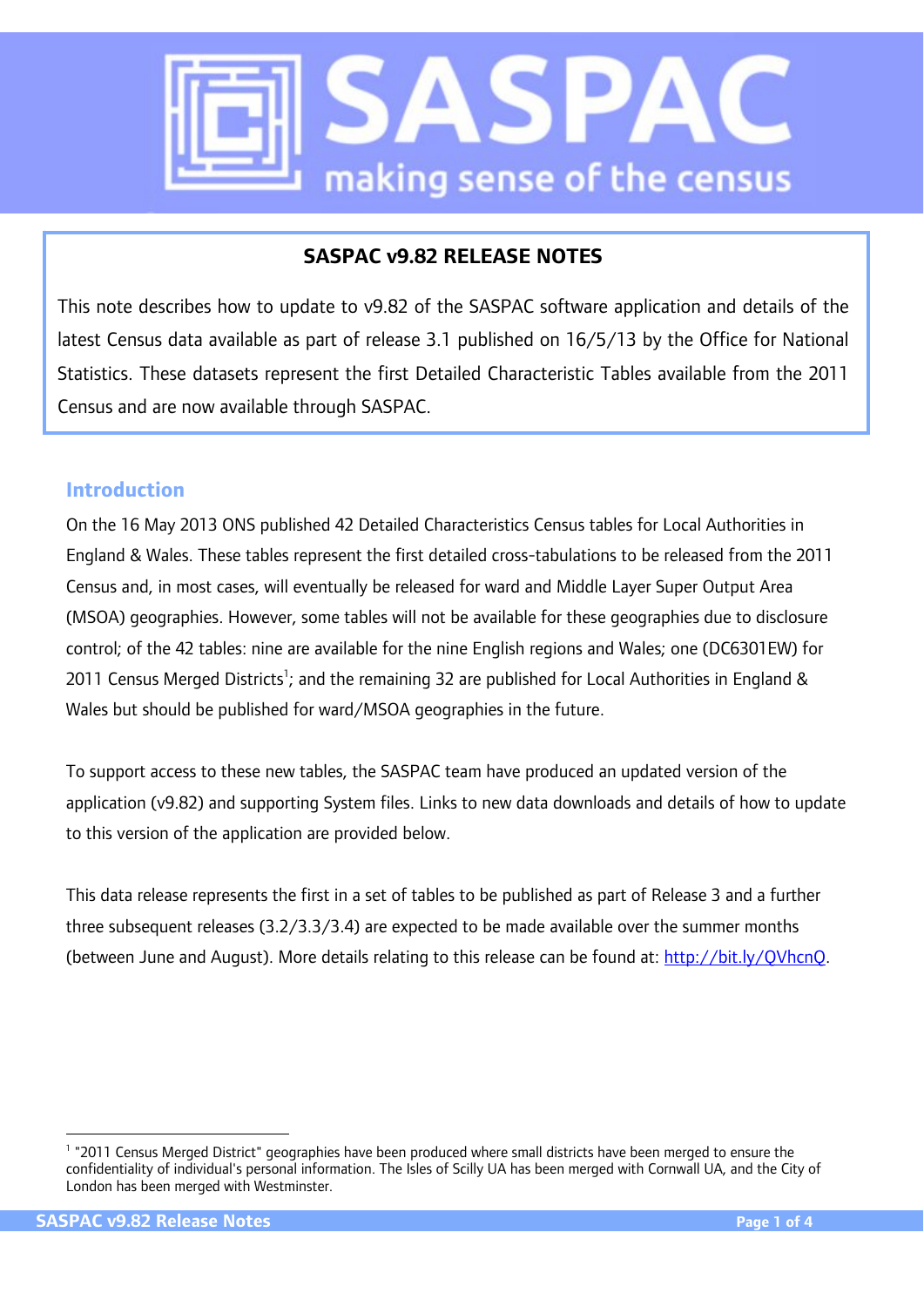## **Do I need to update to SASPAC v9.82?**

You will need to update to v9.82 to access the Detailed Characteristics tables published on 16 May 2013. SASPAC v9.80 may continue to be used to provide access to 2011 Census Key and Quick Statistics tables published as part of Census Release 2.0.

## **How do I update to v9.82?**

SASPAC v9.82 is available via a "copy & paste update" process instead of the full installation package usually provided (available with v9.80 from: www.saspac.org) This is due to the relatively small nature of the update and to help organisations' avoid the, sometimes costly, process of arranging a full software installation.

There are four steps to the update process:

- 1) Download and unzip the software update files from: http://bit.ly/13PCp7r (6MB.zip)
- 2) With the application closed, copy the files from the downloaded zip file to the following locations (replace any existing files if prompted).
	- copy the file "**WSAS32.EXE**" into c:\SASPAC\
	- copy the files within the "**METADATA**" folder into "c:\SASPAC\METADATA\" folder
	- copy the files within the "FRWORK" folder into "c:\SASPAC\FRWORK\" folder
	- copy the files within the "**FRWDATA**" folder into "c:\SASPAC\FRWDATA\" folder

 NB: This assumes a c:drive local installation and an alternative location may be necessary if a networked installation has been undertaken.

3) Locate the "**saspac.ini**" configuration file: this file can be found by running the application "C:\SASPAC\findsasini.exe" which will produce a window (below) containing the location.

|  | SASPAC INI File Location                                                                                                                                    |                   |       |  |
|--|-------------------------------------------------------------------------------------------------------------------------------------------------------------|-------------------|-------|--|
|  | Your SASPAC INI file pathname is as follows:                                                                                                                |                   |       |  |
|  | C:\Users\alewis\AppData\Roaminq\SASPAC\SASPAC.ini                                                                                                           |                   |       |  |
|  | Click the Copy to Clipboard button to place a copy<br>of the complete INI file pathname on the Windows clipboard:<br>you may then paste the text elsewhere. |                   |       |  |
|  |                                                                                                                                                             | Copy to Clipboard | Close |  |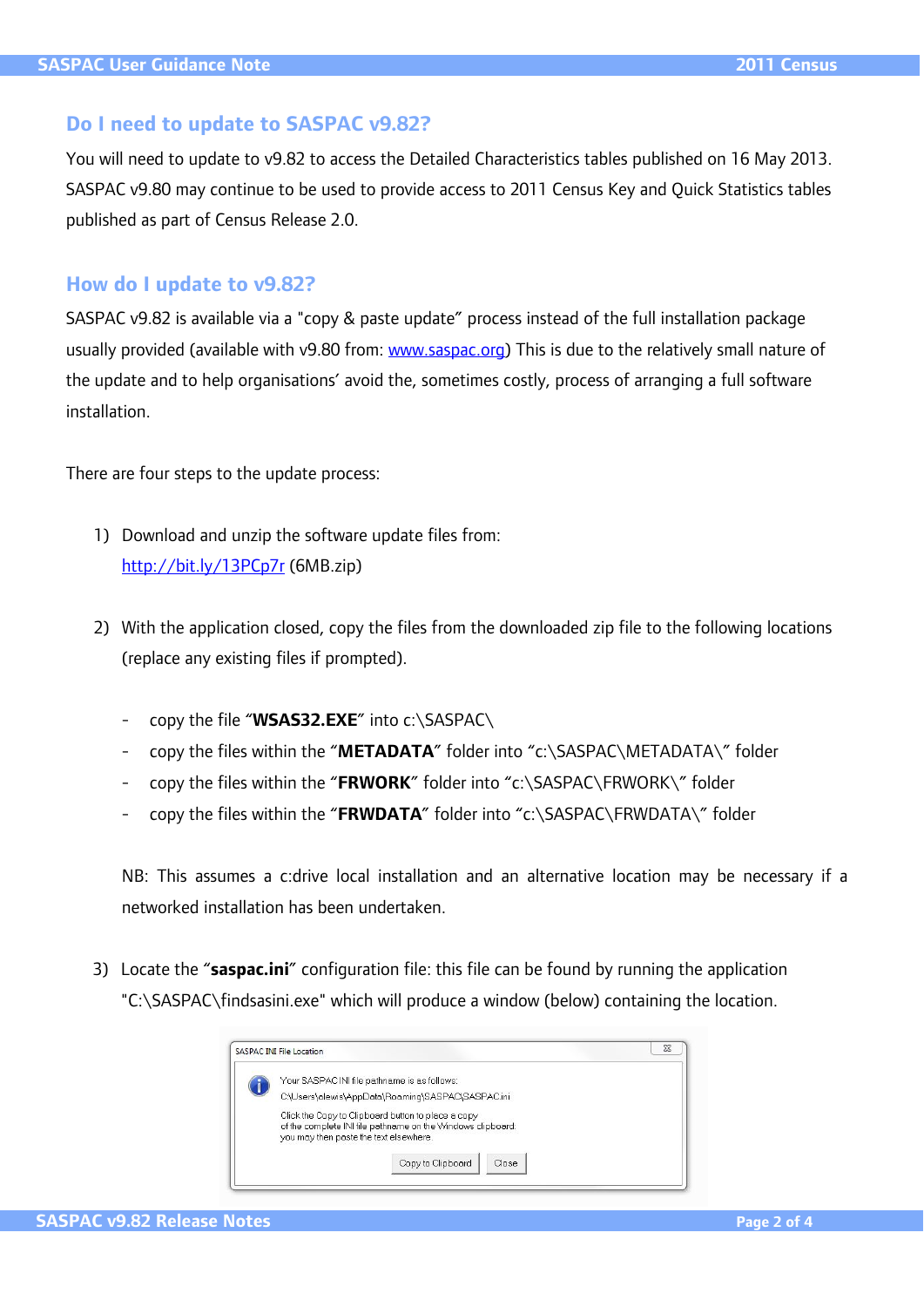Select "Copy to Clipboard" and paste this text into a Windows Explorer window (below) and this file should open in Notepad (or a similar text editor).

|                                                               |                |                  |                    | Search SASPAC |  |  |  |  |  |  |
|---------------------------------------------------------------|----------------|------------------|--------------------|---------------|--|--|--|--|--|--|
| C:\Users\alewis\AppData\Roaming\SASPAC\SASPAC.ini             |                |                  |                    |               |  |  |  |  |  |  |
| File Edit<br>View<br>Tools Help                               |                |                  |                    |               |  |  |  |  |  |  |
| 同 Open<br>Organize $\blacktriangledown$<br>New folder<br>Burn |                |                  |                    |               |  |  |  |  |  |  |
| <b>The Favorites</b>                                          | ≖<br>Name      | Date modified    | Type               | Size          |  |  |  |  |  |  |
| Desktop                                                       | COMMAND        | 23/05/2013 14:04 | File folder        |               |  |  |  |  |  |  |
| Downloads<br>lń.                                              | <b>FRWDATA</b> | 04/03/2013 15:34 | File folder        |               |  |  |  |  |  |  |
| <b>SASPAC on C drive</b>                                      | <b>FRWORK</b>  | 23/05/2013 13:35 | File folder        |               |  |  |  |  |  |  |
| 2011 Census Data Processing                                   | GeoWise        | 04/03/2013 15:34 | <b>File folder</b> |               |  |  |  |  |  |  |
| O drive 2011 Census Data Master                               | <b>GMTools</b> | 04/03/2013 15:34 | File folder        |               |  |  |  |  |  |  |
| <b>Dropbox</b>                                                | <b>HTML</b>    | 22/05/2013 08:06 | File folder        |               |  |  |  |  |  |  |

Alternatively, this file can be found in the following locations depending on the Operating System in use:

Windows XP: C:\Documents and settings\<user area>\Application Data\SASPAC\saspac.ini

Windows Vista: C:\Users\<userarea>\AppData\Roaming\SASPAC\saspac.ini

Windows 7: C:\Users\<userarea>\AppData\Roaming\SASPAC\saspac.ini

Having opened this file, navigate to the section headed "[Framework, Table & Cell Metadata]".



Now copy and paste the following text on **a new line** inserted between the existing 2nd and 3rd lines (beginning "2011QS=origin…" and "2011CT=origin…").

2011DC=origin:"SASPAC",fwk:"DC11.fwk",fdesc:"Detailed Characteristics",year:"2011",type:"S",lookup:"DC11DA"